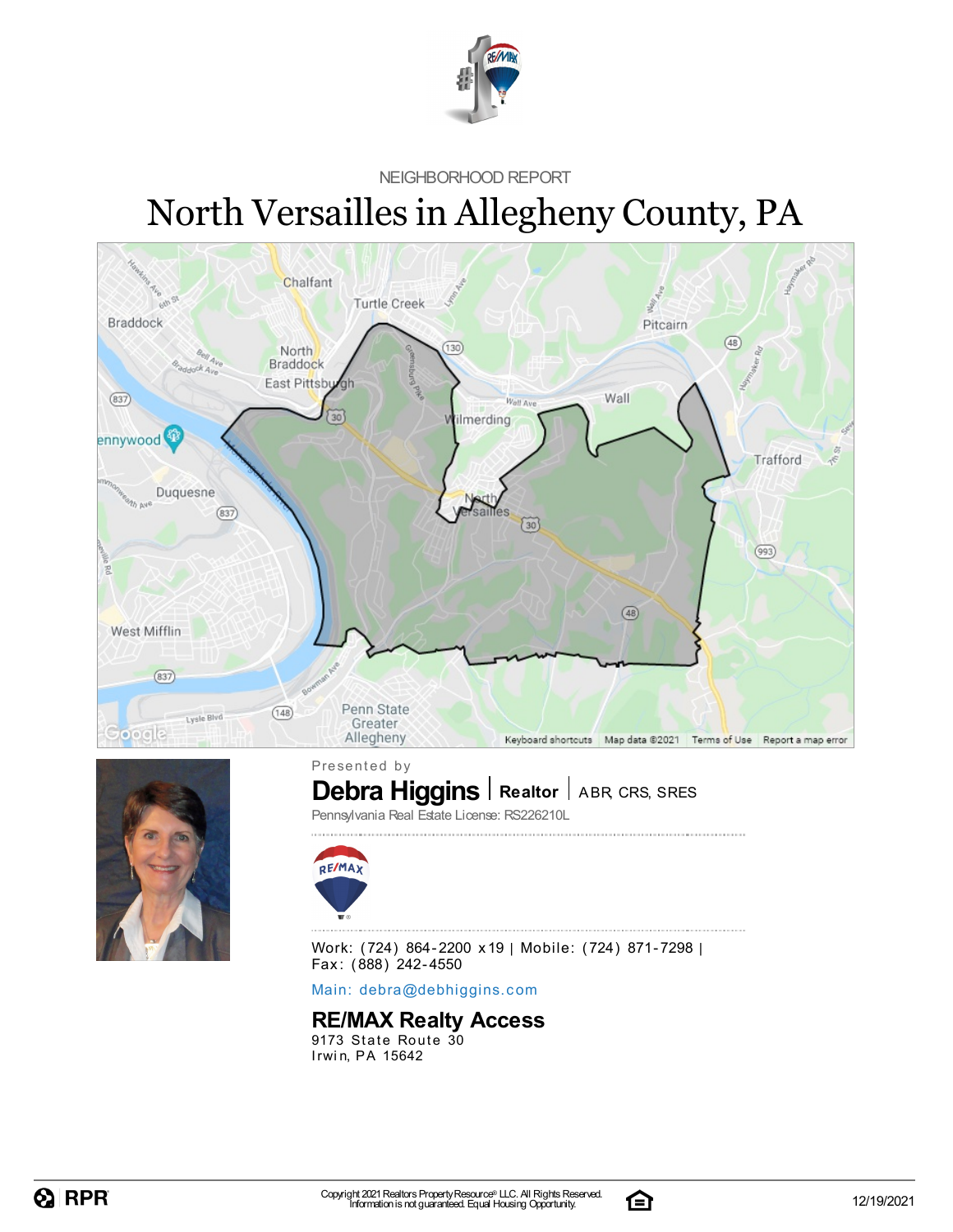![](_page_1_Picture_0.jpeg)

## Neighborhood: Housing Stats and Charts

|                                                         | <b>North Versailles</b> | <b>Allegheny County</b> | Pennsylvania | <b>USA</b> |
|---------------------------------------------------------|-------------------------|-------------------------|--------------|------------|
| <b>Median Estimated Home Value</b>                      | \$125K                  | \$232K                  | \$269K       | \$298K     |
| <b>Estimated Home Value 12-Month Change</b>             | $+30.1\%$               | $+8.7\%$                | $+9.2%$      | $+16.5%$   |
| <b>Median List Price</b>                                | \$125K                  | \$229K                  | \$240K       | \$144K     |
| <b>List Price 1-Month Change</b>                        | $0\%$                   |                         | $-2\%$       | $-4.3%$    |
| List Price 12-Month Change                              | $+5.9\%$                |                         | $+5.7\%$     | $+4%$      |
| <b>Median Home Age</b>                                  | 68                      | 70                      | 52           | 41         |
| Own                                                     | 65%                     | 64%                     | 69%          | 64%        |
| Rent                                                    | 35%                     | 36%                     | 31%          | 36%        |
| \$ Value of All Buildings for which Permits Were Issued |                         | \$469M                  | \$5.08B      | \$307B     |
| % Change in Permits for All Buildings                   |                         | $+20%$                  | $+7%$        | $+13%$     |
| % Change in \$ Value for All Buildings                  |                         | $+11%$                  | +9%          | +10%       |

#### Median Sales Price vs. Sales Volume

Thischart comparesthe price trend and salesvolume for homesin an area. Home pricestypically followsales volume, with a time lag, since sales activity is the driver behind price movements.

Data Source: Public recordsand listings data

Update Frequency: Monthly

Median Sales Price Public Records Median Sales Price Listings Sales Volume

Public Records

Sales Volume Listings

![](_page_1_Figure_12.jpeg)

![](_page_1_Picture_15.jpeg)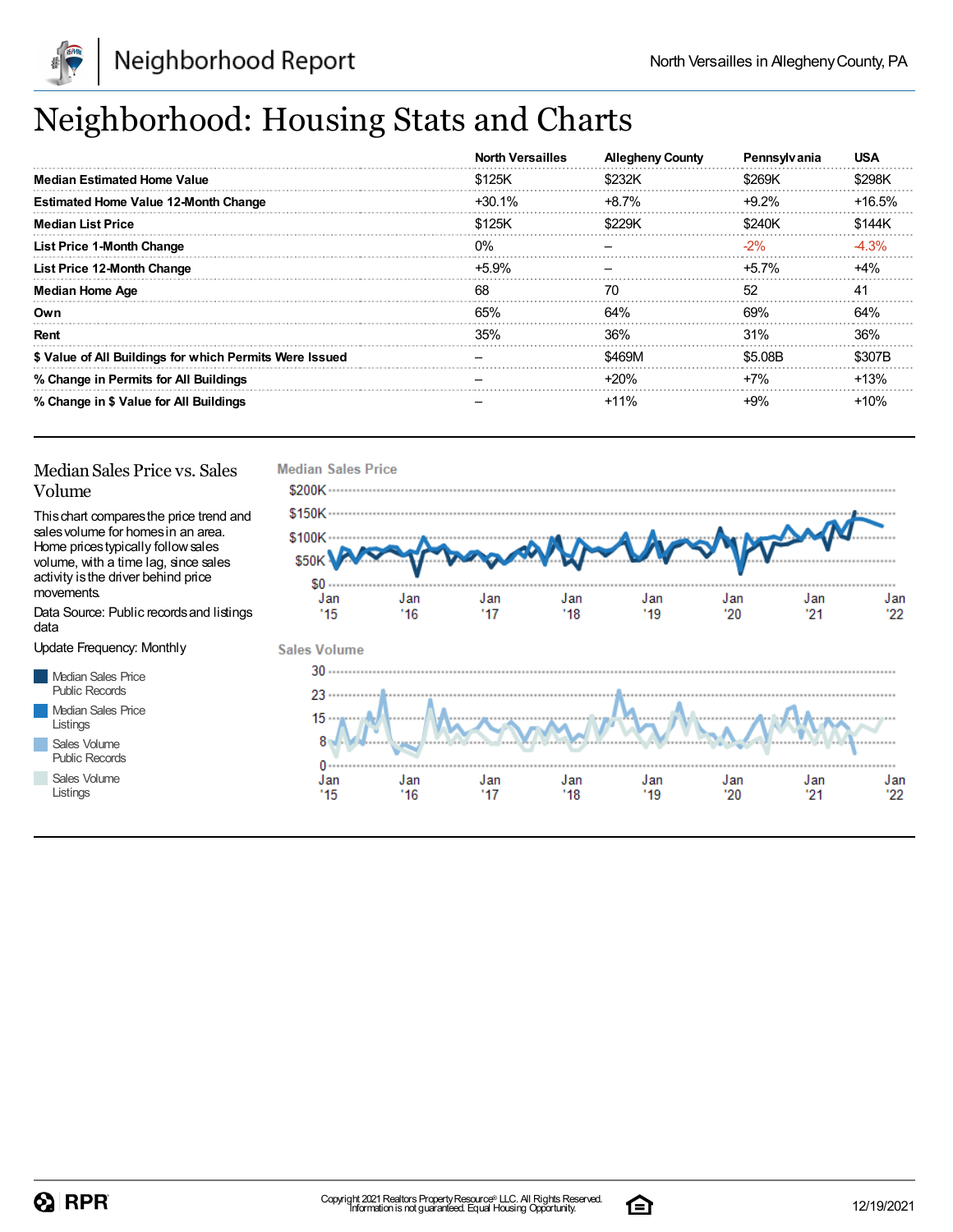![](_page_2_Picture_0.jpeg)

#### Median Listing Price vs. Listing **Median List Price** Volume Thischart comparesthe listing price and listing volume for homesin an area. Listing prices often follow listing volume, with a time lag, because supply can drive price movements. .......... .............................. Data Source: On- and off-market listings Jan Jul Jan Jul Jan Jul Jan Jul Jan  $'18$  $'18$  $19$  $'19$  $'20$  $'20$  $21$  $21$  $22$ sources Update Frequency: Monthly **Listing Volume Median List Price** Listing Volume  $100 0$  . . . . . . . . . . . . . . Jan Jul Jan Jul Jan Jul Jan Jul Jan  $'19$  $21$  $21$ '18 '18 '19  $'20$ '20  $22$

![](_page_2_Picture_6.jpeg)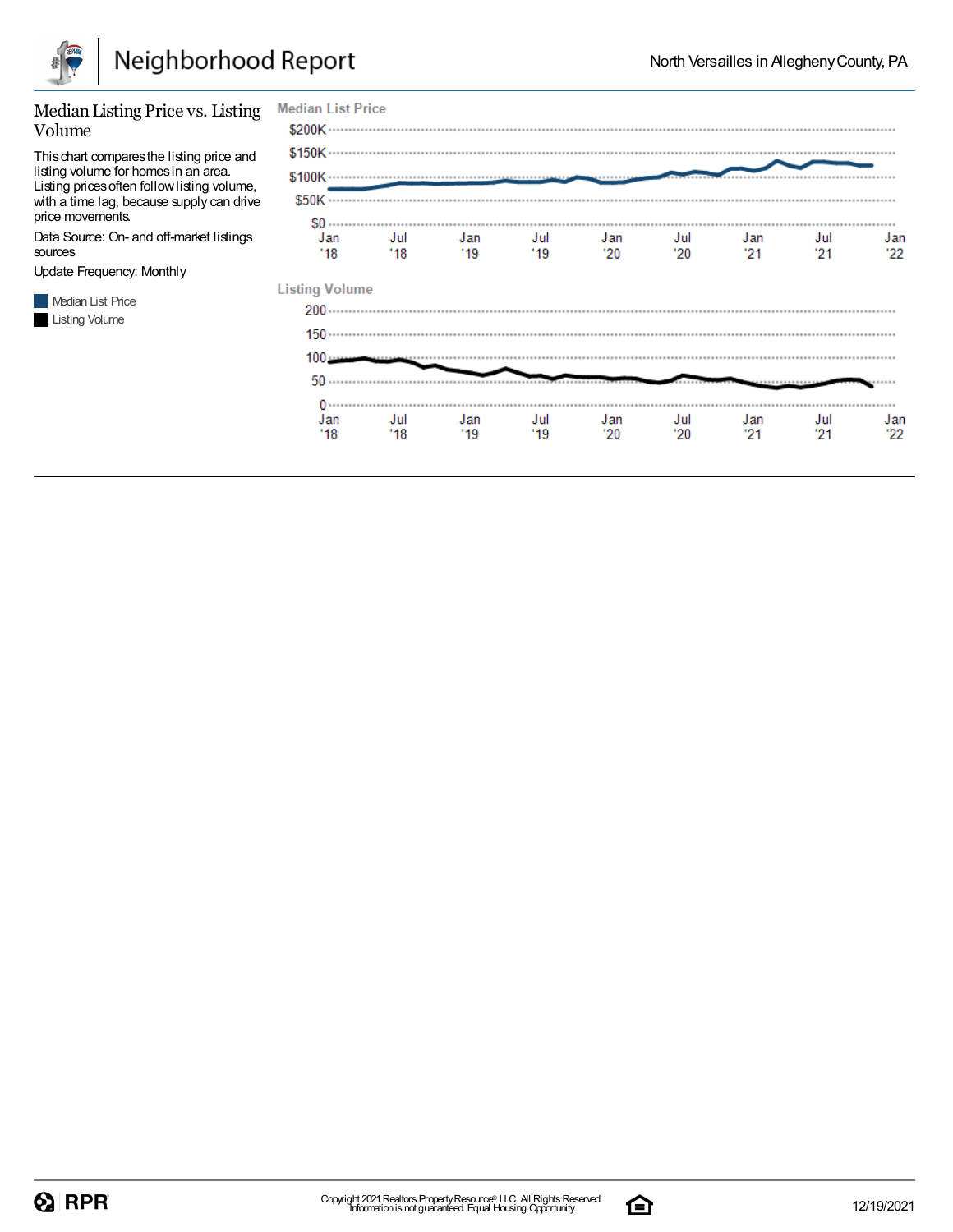![](_page_3_Picture_0.jpeg)

## Neighborhood: People Stats and Charts

|                                  | <b>North Versailles</b> | County | anıa    | USA  |
|----------------------------------|-------------------------|--------|---------|------|
|                                  | 10.1K                   | 22M    | 12.8M   | 325M |
| <b>Ilation Density per Sq Mi</b> | .23K                    | 1.67K  | 286     |      |
| Change since 2010                | $-2.3%$                 | +በ 3%  | $+3.4%$ | 7%   |
| Median Age                       |                         | 4      |         | 38   |
| Male / Female Ratio              | 180/                    |        | 49%     | 49%  |

![](_page_3_Picture_7.jpeg)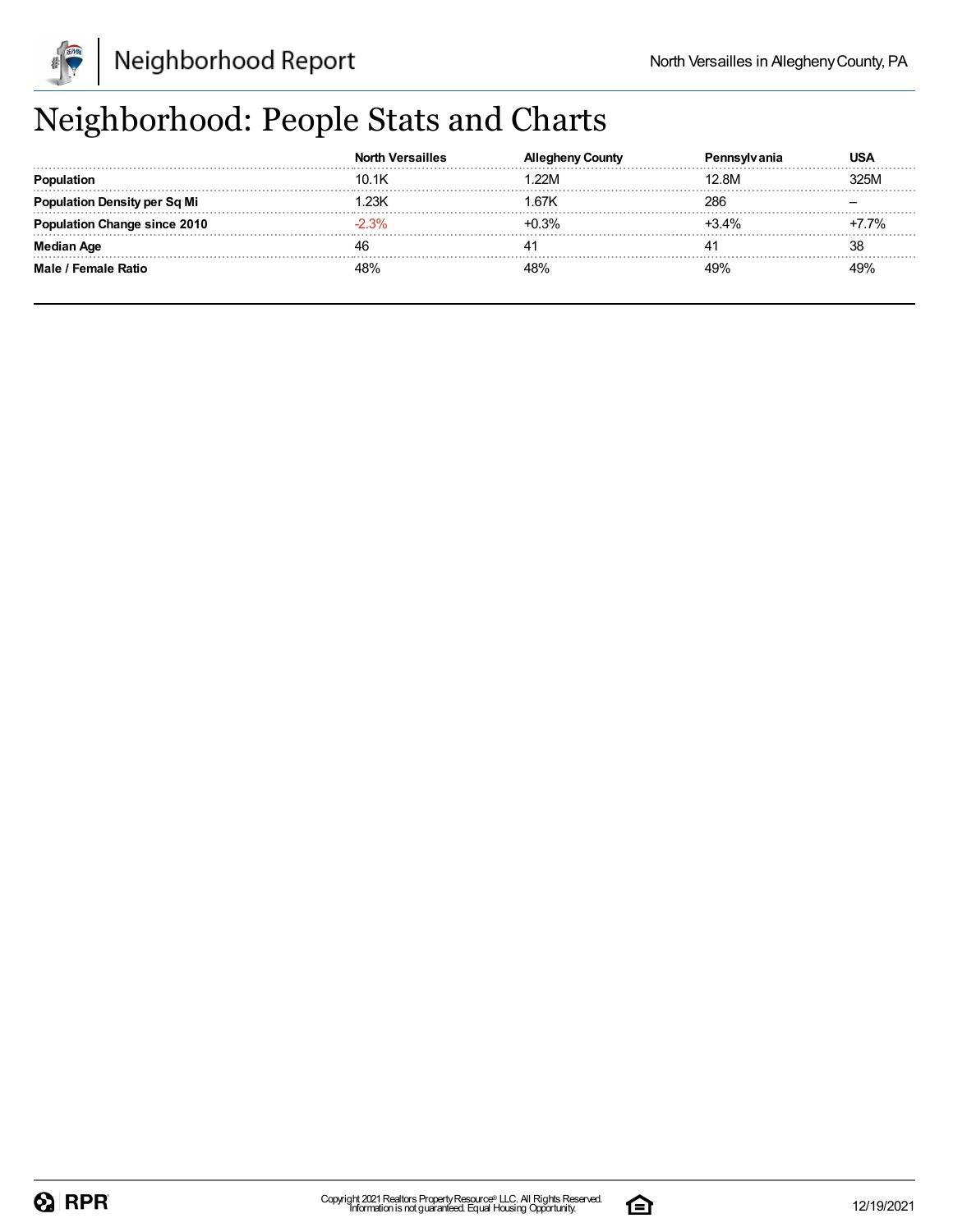![](_page_4_Picture_0.jpeg)

| Population<br>North Versailles 0.4%<br>Allegheny County<br>1.6%<br>This chart shows the educational<br>achievement levels of adults in an area,<br>Pennsylvania<br>3.2%<br>compared with other geographies.<br>Data Source: U.S. Census American<br><b>USA</b><br>5.1%<br>Community Survey via Esri, 2020<br>9-12th Grade/No Diploma<br>Update Frequency: Annually<br>North Versailles<br>4.3%<br>Allegheny County<br>3.9%<br>Pennsylvania<br>6.3%<br>USA<br>6.9%<br><b>High School Graduate</b><br>North Versailles<br>41.6%<br>Allegheny County<br>27.0%<br>Pennsylvania<br>34.7%<br>27.0%<br><b>USA</b><br><b>Associate Degree</b><br>North Versailles<br>30.7%<br>Allegheny County<br>26.0% | <b>Education Levels of</b> | <b>Less Than 9th Grade</b> |       |
|-------------------------------------------------------------------------------------------------------------------------------------------------------------------------------------------------------------------------------------------------------------------------------------------------------------------------------------------------------------------------------------------------------------------------------------------------------------------------------------------------------------------------------------------------------------------------------------------------------------------------------------------------------------------------------------------------|----------------------------|----------------------------|-------|
|                                                                                                                                                                                                                                                                                                                                                                                                                                                                                                                                                                                                                                                                                                 |                            |                            |       |
|                                                                                                                                                                                                                                                                                                                                                                                                                                                                                                                                                                                                                                                                                                 |                            |                            |       |
|                                                                                                                                                                                                                                                                                                                                                                                                                                                                                                                                                                                                                                                                                                 |                            |                            |       |
|                                                                                                                                                                                                                                                                                                                                                                                                                                                                                                                                                                                                                                                                                                 |                            |                            |       |
|                                                                                                                                                                                                                                                                                                                                                                                                                                                                                                                                                                                                                                                                                                 |                            |                            |       |
|                                                                                                                                                                                                                                                                                                                                                                                                                                                                                                                                                                                                                                                                                                 |                            |                            |       |
|                                                                                                                                                                                                                                                                                                                                                                                                                                                                                                                                                                                                                                                                                                 |                            |                            |       |
|                                                                                                                                                                                                                                                                                                                                                                                                                                                                                                                                                                                                                                                                                                 |                            |                            |       |
|                                                                                                                                                                                                                                                                                                                                                                                                                                                                                                                                                                                                                                                                                                 |                            |                            |       |
|                                                                                                                                                                                                                                                                                                                                                                                                                                                                                                                                                                                                                                                                                                 |                            |                            |       |
|                                                                                                                                                                                                                                                                                                                                                                                                                                                                                                                                                                                                                                                                                                 |                            |                            |       |
|                                                                                                                                                                                                                                                                                                                                                                                                                                                                                                                                                                                                                                                                                                 |                            |                            |       |
|                                                                                                                                                                                                                                                                                                                                                                                                                                                                                                                                                                                                                                                                                                 |                            |                            |       |
|                                                                                                                                                                                                                                                                                                                                                                                                                                                                                                                                                                                                                                                                                                 |                            |                            |       |
|                                                                                                                                                                                                                                                                                                                                                                                                                                                                                                                                                                                                                                                                                                 |                            |                            |       |
|                                                                                                                                                                                                                                                                                                                                                                                                                                                                                                                                                                                                                                                                                                 |                            |                            |       |
|                                                                                                                                                                                                                                                                                                                                                                                                                                                                                                                                                                                                                                                                                                 |                            |                            |       |
|                                                                                                                                                                                                                                                                                                                                                                                                                                                                                                                                                                                                                                                                                                 |                            | Pennsylvania               | 24.4% |
| <b>USA</b><br>28.9%                                                                                                                                                                                                                                                                                                                                                                                                                                                                                                                                                                                                                                                                             |                            |                            |       |
| <b>Bachelor's Degree</b>                                                                                                                                                                                                                                                                                                                                                                                                                                                                                                                                                                                                                                                                        |                            |                            |       |
| North Versailles<br>16.8%                                                                                                                                                                                                                                                                                                                                                                                                                                                                                                                                                                                                                                                                       |                            |                            |       |
| Allegheny County<br>24.2%                                                                                                                                                                                                                                                                                                                                                                                                                                                                                                                                                                                                                                                                       |                            |                            |       |
| Pennsylvania<br>19.0%                                                                                                                                                                                                                                                                                                                                                                                                                                                                                                                                                                                                                                                                           |                            |                            |       |
| <b>USA</b><br>19.8%                                                                                                                                                                                                                                                                                                                                                                                                                                                                                                                                                                                                                                                                             |                            |                            |       |
| At Least a College Education                                                                                                                                                                                                                                                                                                                                                                                                                                                                                                                                                                                                                                                                    |                            |                            |       |
| North Versailles<br>23.0%                                                                                                                                                                                                                                                                                                                                                                                                                                                                                                                                                                                                                                                                       |                            |                            |       |
| Allegheny County<br>41.7%                                                                                                                                                                                                                                                                                                                                                                                                                                                                                                                                                                                                                                                                       |                            |                            |       |
| Pennsylvania<br>31.4%                                                                                                                                                                                                                                                                                                                                                                                                                                                                                                                                                                                                                                                                           |                            |                            |       |
| <b>USA</b><br>32.2%                                                                                                                                                                                                                                                                                                                                                                                                                                                                                                                                                                                                                                                                             |                            |                            |       |
| <b>Grad/Professional Degree</b>                                                                                                                                                                                                                                                                                                                                                                                                                                                                                                                                                                                                                                                                 |                            |                            |       |
| North Versailles<br>6.2%                                                                                                                                                                                                                                                                                                                                                                                                                                                                                                                                                                                                                                                                        |                            |                            |       |
| Allegheny County<br>17.4%                                                                                                                                                                                                                                                                                                                                                                                                                                                                                                                                                                                                                                                                       |                            |                            |       |
| Pennsylvania<br>12.4%                                                                                                                                                                                                                                                                                                                                                                                                                                                                                                                                                                                                                                                                           |                            |                            |       |
| 12.4%<br>USA                                                                                                                                                                                                                                                                                                                                                                                                                                                                                                                                                                                                                                                                                    |                            |                            |       |

![](_page_4_Picture_6.jpeg)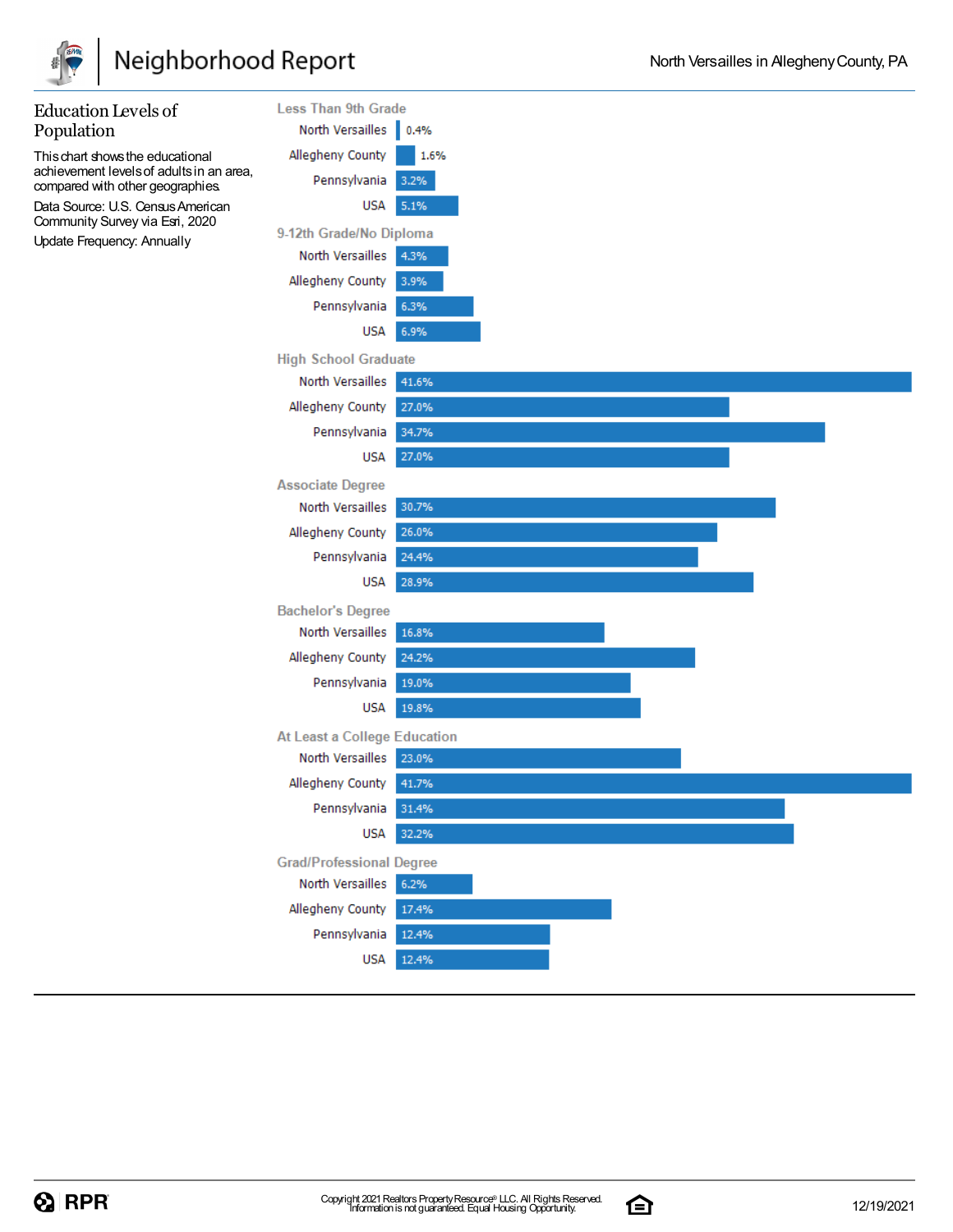![](_page_5_Picture_0.jpeg)

| Population of Children by Age                                                                                                          | Toddlers                                         | 337          |  |
|----------------------------------------------------------------------------------------------------------------------------------------|--------------------------------------------------|--------------|--|
| Group                                                                                                                                  | <b>Elementary School</b>                         | 575          |  |
| This chart shows the distribution of the<br>population of children by age range -<br>from birth to 17 - in the area of your<br>search. | Middle School<br>High School                     | 552<br>259   |  |
| Data Source: U.S. Census                                                                                                               |                                                  |              |  |
| Update Frequency: Annually                                                                                                             |                                                  |              |  |
| <b>North Versailles</b>                                                                                                                |                                                  |              |  |
| Population of Adults by Age                                                                                                            | 18-20<br>203                                     |              |  |
| Group                                                                                                                                  | $21 - 24$<br>466                                 |              |  |
| This chart shows the distribution of the                                                                                               | 25-34<br>1,273                                   |              |  |
| population of adults by age range -<br>from 18 to 75-plus-in the area of your                                                          | 2,591<br>35-54                                   |              |  |
| search.                                                                                                                                | 55-64<br>1,557                                   |              |  |
| Data Source: U.S. Census                                                                                                               | 65-74<br>1,254                                   |              |  |
| Update Frequency: Annually                                                                                                             | 75 or Older<br>1,001                             |              |  |
| <b>North Versailles</b>                                                                                                                |                                                  |              |  |
| Households With Children                                                                                                               | Married with Children                            | 714          |  |
| This chart shows the distribution of<br>households with children, categorized by<br>marital status, in the area of your search.        | Married without Children<br>Single with Children | 1,355<br>365 |  |
| Data Source: U.S. Census                                                                                                               |                                                  |              |  |
| Update Frequency: Annually                                                                                                             |                                                  |              |  |
| <b>North Versailles</b>                                                                                                                |                                                  |              |  |
| <b>Household Income Brackets</b>                                                                                                       | $>$ \$150K<br>317                                |              |  |
| This chart shows annual household                                                                                                      | \$125K-\$150K 246                                |              |  |
| income levels within an area.                                                                                                          | \$100K-\$125K 318                                |              |  |
| Data Source: U.S. Census<br>Update Frequency: Annually                                                                                 | \$75K-\$100K<br>531                              |              |  |
|                                                                                                                                        | \$50K-\$75K<br>758                               |              |  |
| <b>North Versailles</b>                                                                                                                | \$35K-\$50K<br>810                               |              |  |
|                                                                                                                                        | \$25K-\$35K<br>908                               |              |  |
|                                                                                                                                        | $<$ \$25K<br>909                                 |              |  |
|                                                                                                                                        |                                                  |              |  |
| <b>Presidential Voting Pattern</b>                                                                                                     | <b>Votes Democrat</b>                            | 56.7%        |  |
| This chart shows how residents of a<br>counturated in the 2020 proddential                                                             | Votes Republican                                 | 42.1%        |  |

county voted in the 2020 presidential election.

Data Source: USElectionAtlas.org Update Frequency: Quadrennially

![](_page_5_Picture_8.jpeg)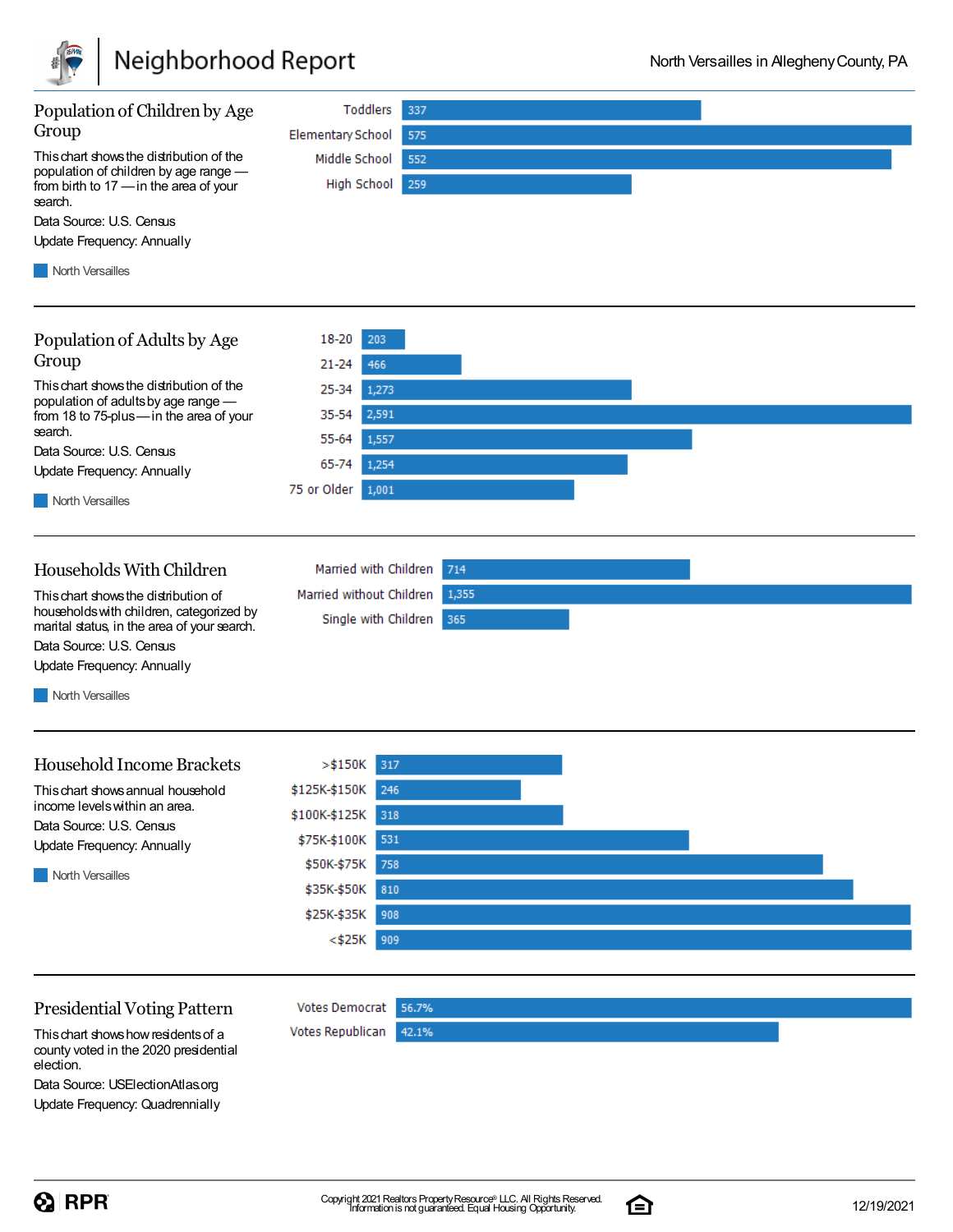![](_page_6_Picture_1.jpeg)

## Neighborhood: Economic Stats and Charts

|                          | Versailles |          |          |          |
|--------------------------|------------|----------|----------|----------|
| <b>Income Per Capita</b> |            | \$38,709 | \$34.352 | \$34,103 |
| Median Household Income  | - 769      | \$61.043 | \$61.744 | 62.843   |
|                          |            | 4.6%     | 4.9%     | " 6%     |
| Number                   |            | 28.5K    | 305K     |          |
| Number                   |            | 594K     | 5.96M    |          |
| Labor Force Number       |            | คววห     | R 27M    |          |

#### Unemployment Rate

![](_page_6_Figure_6.jpeg)

![](_page_6_Figure_7.jpeg)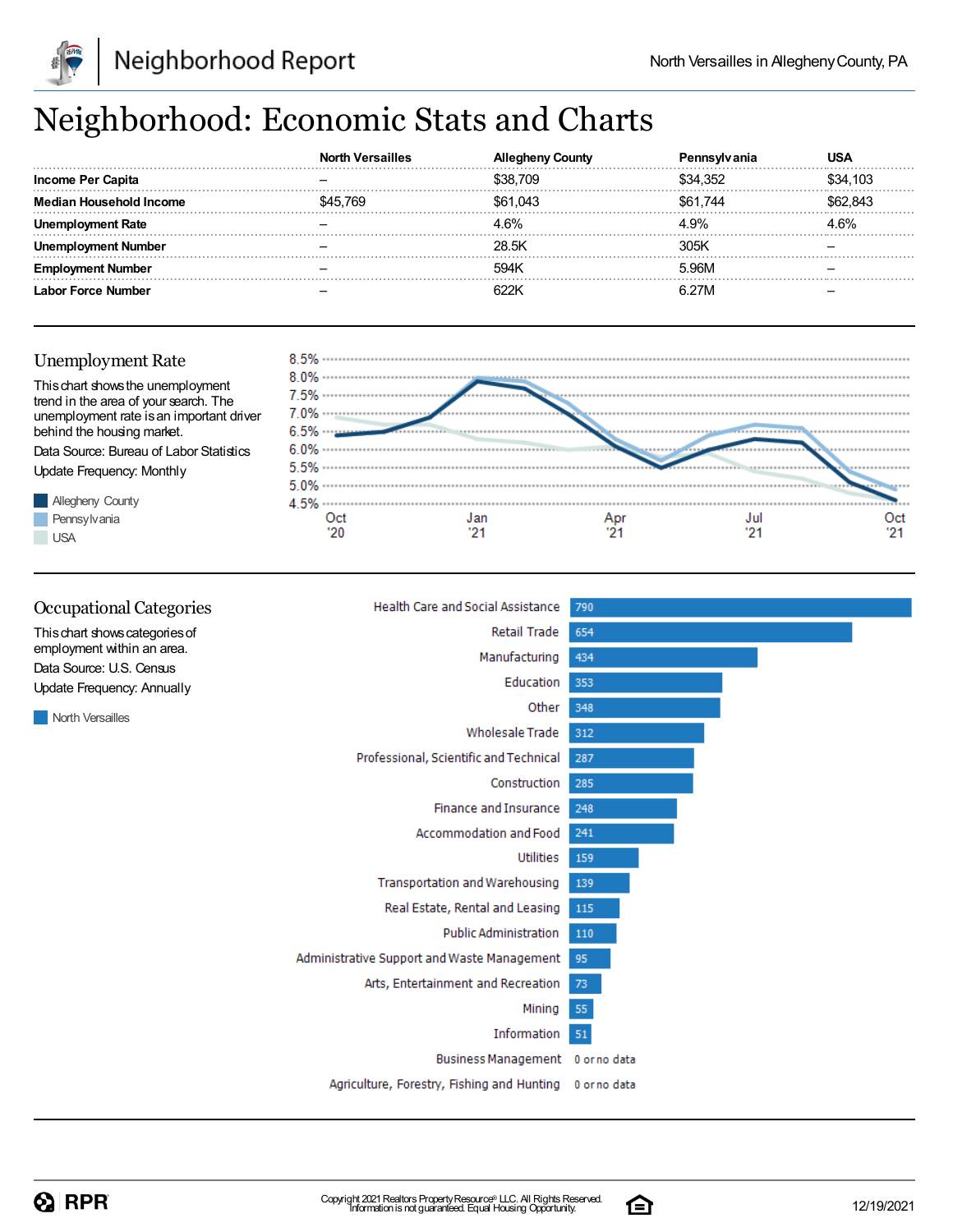![](_page_7_Picture_0.jpeg)

![](_page_7_Picture_1.jpeg)

## Neighborhood: Quality of Life Stats and Charts

Quality of Life in–

|                                                         | <b>North Versailles</b> | <b>County</b> |       |     |
|---------------------------------------------------------|-------------------------|---------------|-------|-----|
| Elevation (in feet)                                     | ∣.809                   | .786          |       |     |
| <b>Annual Rainfall (in inches)</b>                      | 35.01                   | 35.06         | 41.91 |     |
| Annual Snowfall (in inches)                             | 30.05                   | 30.24         | 45.69 |     |
| Days of Full Sun (per year)                             | 67                      | 65            |       |     |
| Travel Time to Work (in minutes)                        |                         |               |       |     |
| <b>Water Quality - Health Violations</b>                |                         |               |       |     |
| <b>Water Quality - Monitoring and Report Violations</b> |                         | 1.97          |       |     |
| <b>Superfund Sites</b>                                  |                         |               | 136   |     |
| <b>Brownfield Sites</b>                                 | Νo                      | Yes           | es?   | 7es |

![](_page_7_Figure_6.jpeg)

North Versailles

| How People Get to Work                                                                                            | Drive/Carpool/Motorcycle           | 4,071    |
|-------------------------------------------------------------------------------------------------------------------|------------------------------------|----------|
| This chart shows the types of<br>transportation that residents of the area<br>you searched use for their commute. | Public Transit 355<br>Work at Home | $-127$   |
| Data Source: U.S. Census                                                                                          |                                    | Walk 111 |
| Update Frequency: Annually                                                                                        | Bicycle 0                          |          |
|                                                                                                                   |                                    |          |
| <b>Average Monthly</b>                                                                                            | Avg. January Min. Temp 20          |          |
| Temperature                                                                                                       | Avg. January Max. Temp             | -36      |

65

85

Avg. July Min. Temp

Avg. July Max. Temp

Thischart showsaverage temperaturesin the area you searched. Data Source: NOAA Update Frequency: Annually

![](_page_7_Picture_11.jpeg)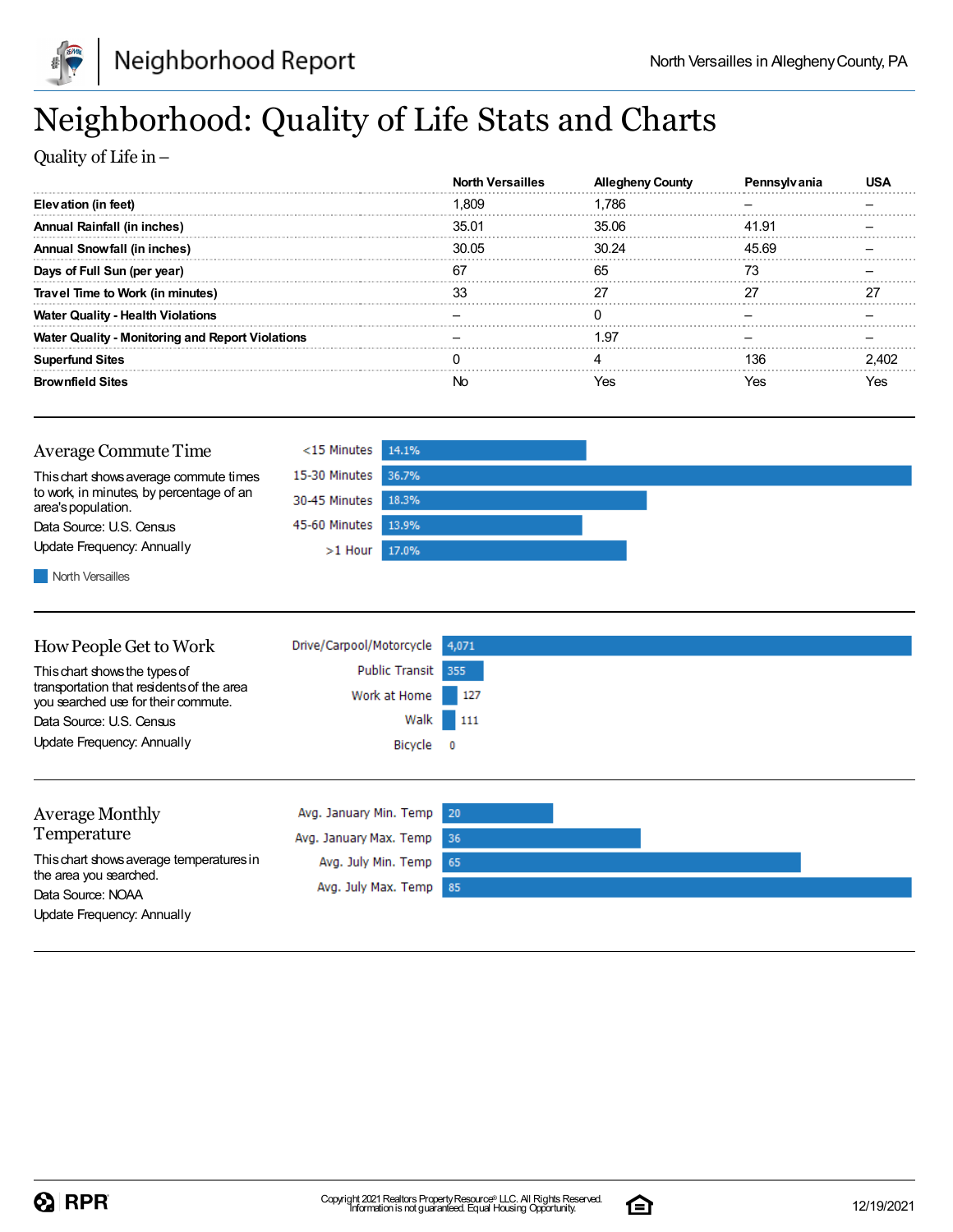![](_page_8_Picture_0.jpeg)

### Neighborhood Report

Housing

![](_page_8_Figure_3.jpeg)

#### AARP Livability<sup>™</sup> Index for 15137

![](_page_8_Figure_5.jpeg)

![](_page_8_Picture_8.jpeg)